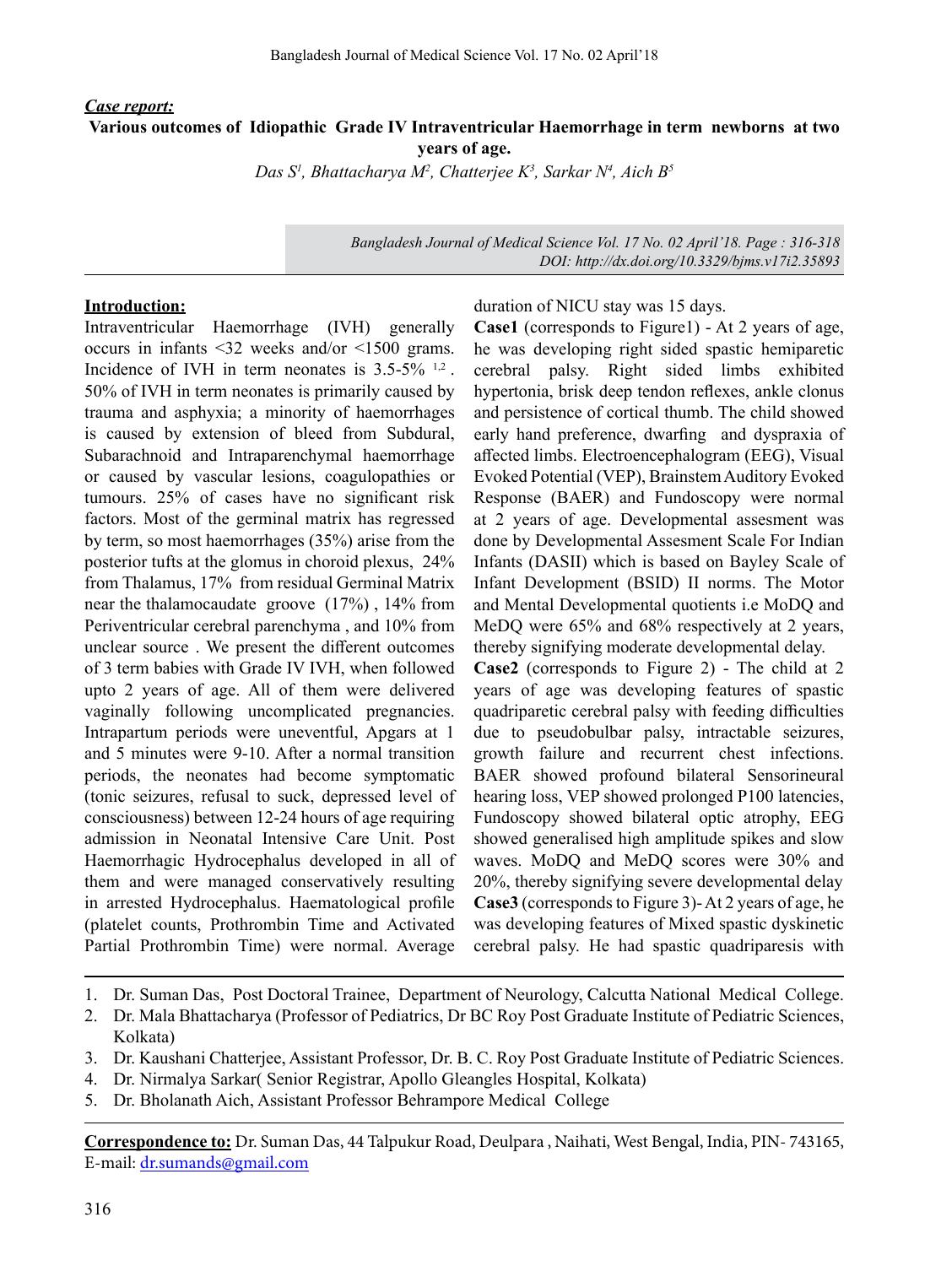dystonia and choreo- athetoid movements involving all the limbs – the child occasionally adopting primitive obligatory extensor postures. EEG showed cortical dysrythmia; BAER showed bilateral moderate sensorineural hearing loss; VEP and fundoscopy were normal. MoDQ and MeDQ scores were 45% and 48% respectively, thereby signifying severe developmental delay. He also had growth failure.

The infant's ability to autoregulate blood flow to the brain in response to blood pressure is limited (pressure passive). Hence IVH can occur due to overperfusion of periventricular region during delivery, crying, feeding, and coughing. The U shaped venous drainage of caudate nucleus and large venous channels of the thalamus are prone to stasis and thrombosis during intermittent episodes of increased blood flow<sup>3</sup>. The outcome of IVH usually depends on the cause and grade of IVH along with associated complications – Post Haemorrhagic hydrocephalus, Periventriular Haemorrhagic Infarcts and Periventricular Leucomalacia<sup>4</sup>. In term neonates severe neurologic deficit occurs in 40% of survivors and the outcome is universally poor in case of associated deep gray matter (basal ganglia or thalamus) injury<sup>5</sup>.



Figure2- Shows IVH with massive periventricular haemorrhagic infarcts and post haemorrhagic hydrocephalus.



Figure1- Shows bilateral IVH (affecting left side more than right side), with periventricular haemorrhagic infarcts i.e Grade IV IVH, associated with Post haemorrhagic hydrocephalus.



Figure 3- Shows IVH with Thalamic and basal ganglia bleed, periventricular hypodensities and post haemorrhagic hydrocephalus.